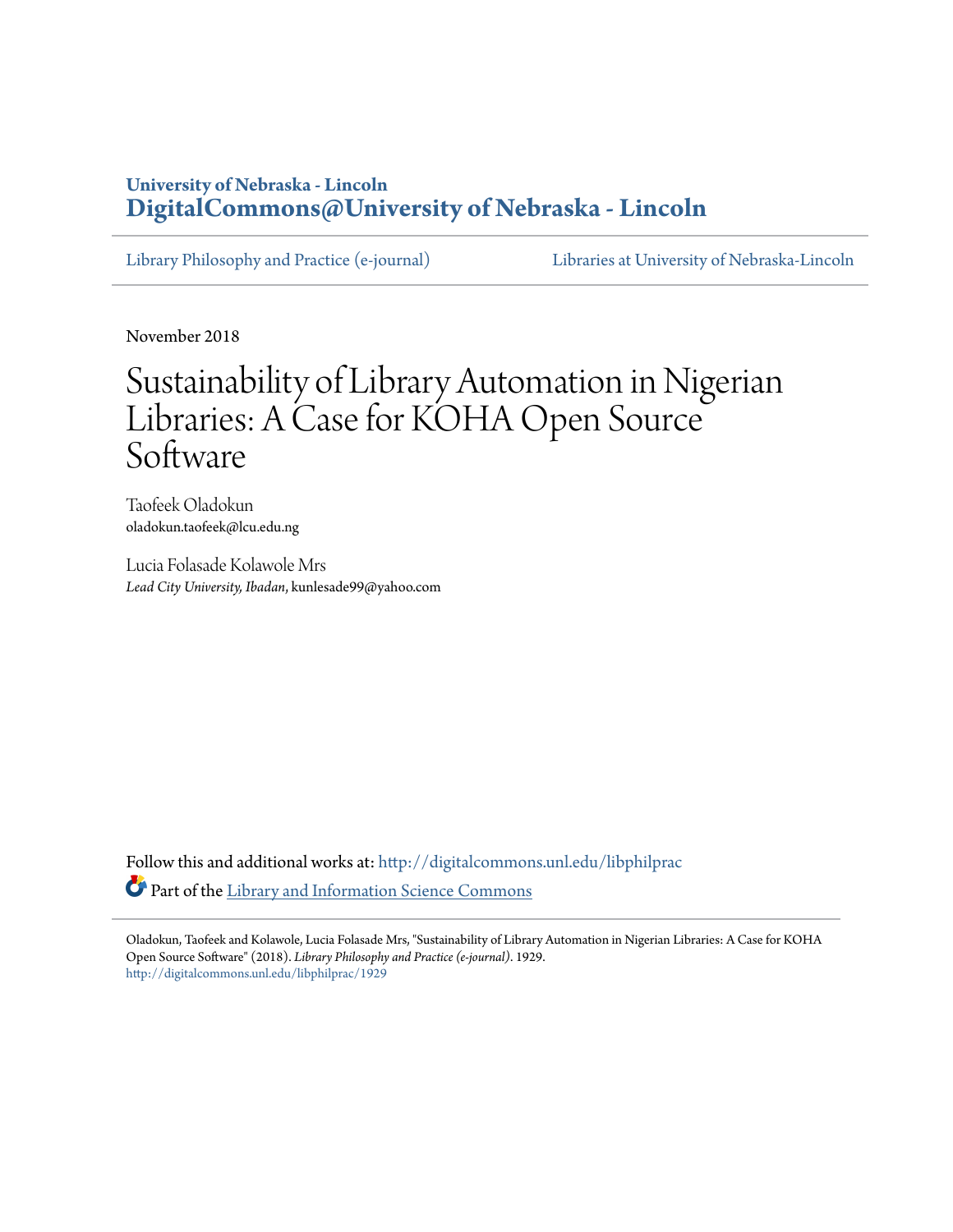# **SUSTAINABILITY OF LIBRARY AUTOMATION IN NIGERIAN LIBRARIES: KOHA OPEN SOURCE SOFTWARE**

Oladokun, Taofeek A. Lead City University Library, Ibadan. oladokun.taofeek@lcu.edu.ng

Kolawole, L.Folasade. Lead City University Library, Ibadan. Kunlesade99@yahoo.com

#### *ABSTARCT*

*This study examined the sustainability of Library Open Source Software (with particular reference to KOHA) in Nigerian academic and research Libraries. Descriptive survey design was adopted with a total number of thirty five (35) libraries which were selected purposefully all over the six (6) geopolitical zones of Nigeria (twenty universities, both privates and publics, ten Polytechnics, and five colleges of education). Structure Questionnaire was used to generate data and this was analyzed using simple frequency and percentage. It was revealed that koha is gaining ground in Nigeria because of its reliability and community involvement. It also revealed that lack of institutional support; inadequate information and negative attitudes of librarians were some of the challenges facing adoption and utilization of koha in Nigeria. The study however made some recommendation.*

#### **Key words: sustainability, library automation, libraries, koha**

#### **INTRODUCTION**

Nigerian libraries and librarians are not ignorant of the enormous role of library management systems in meeting the information needs of the  $21<sup>st</sup>$  century library users. These  $21<sup>st</sup>$  library users are more sophisticated in their quest for information. In order to satisfy these set of users, libraries have shifted from the traditional way of acquiring, processing, storage and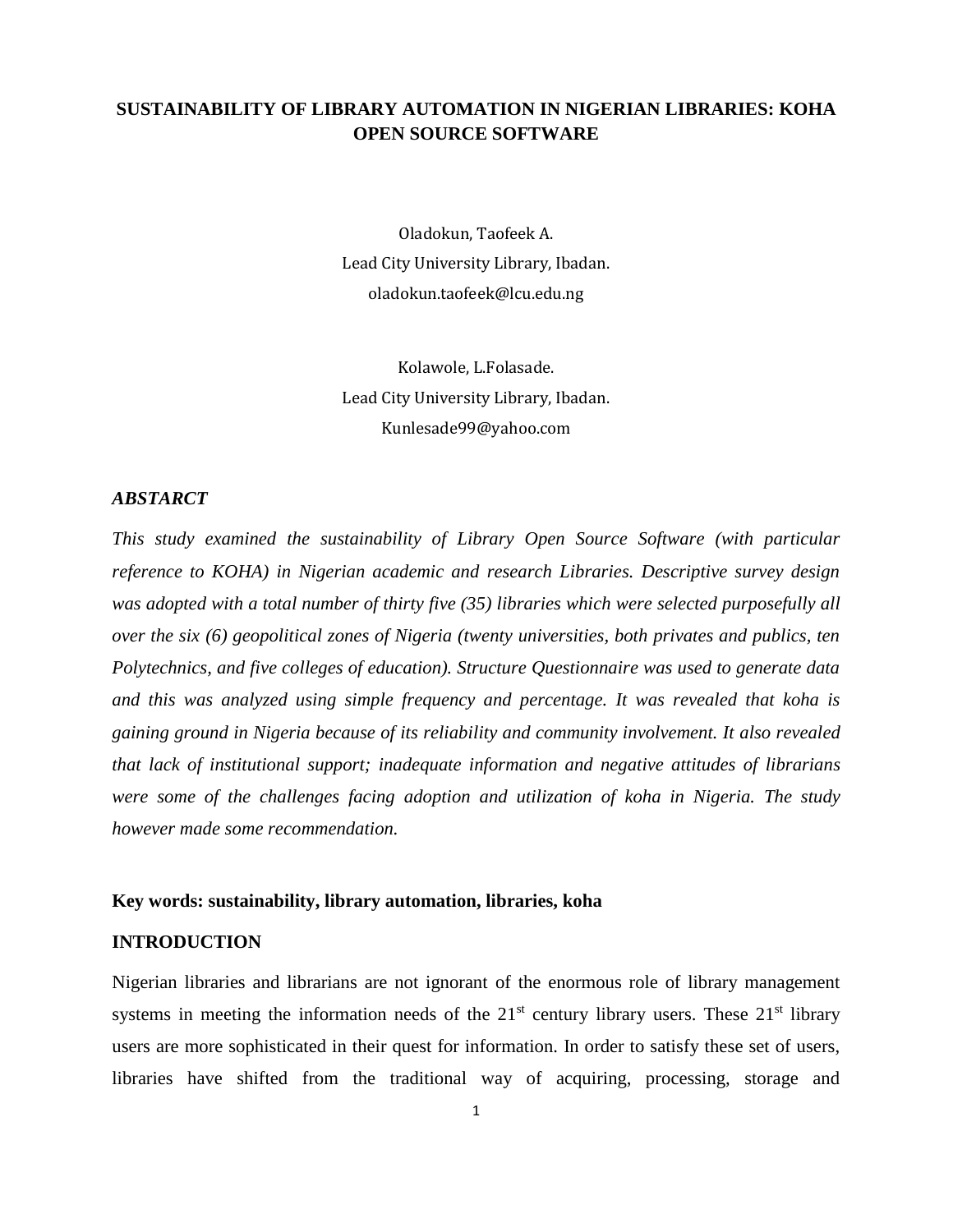disseminating information a more feasible way. Libraries are no longer resources' centric but users' centric. In view of this the use of open source software packages is being embraced by libraries and librarians for effective operations and productivity. The question is "how sustained are these packages?"

Sustainability in relation to library is the physical development and institutional operating practices that meet the needs of present users without compromising the ability of future generations to meet their own needs (UCLA, nd). For libraries to be sustained in this era of global village as a result of Information Communication Technology, they must be ready to transform their operations and information environment through automation and still meet users' needs promptly.

Automation is the use of computers to perform duties that are done manually (author). Therefore, Library automation can be defined as the utilization of computer and other information communication technologies for provision of better, wider, immediate and relevant information to users at the right time in order to sustain and manage different library resources and operations such as acquisition, cataloguing, circulation, serials and provision However, the emergence of new technologies pose challenge of information explosion to libraries and in an attempt to proffer solutions to these challenges, the information professionals also make good use of these new technologies as tools with which library operations and resources are projected to the whole world. According to Ranganthan (2006), a growing organism takes in new matter, casts off old matter, changes in size and takes new shapes and form. That is why any library, irrespective of its location and origin, must continue to grow in all aspects or face extinction. Thus, as Nigerian libraries grow in collections and users, they are also being challenged to grow in collection management as well as information services delivery. This becomes even more imperative as the library clientele continue to become more sophisticated and diverse in their information needs. According to Abbas (2014) automation is the reality of 21st century and any library that ignores its capability in transforming the information environment is at risk of losing ground. That is

why various efforts have been made since the 1970s to automate library activities.

(Onohwakpor 2006) submitted that library is a store of knowledge, indispensable to the success of any functional education. It can be seen as a tool for sustaining the growth and development of any Country.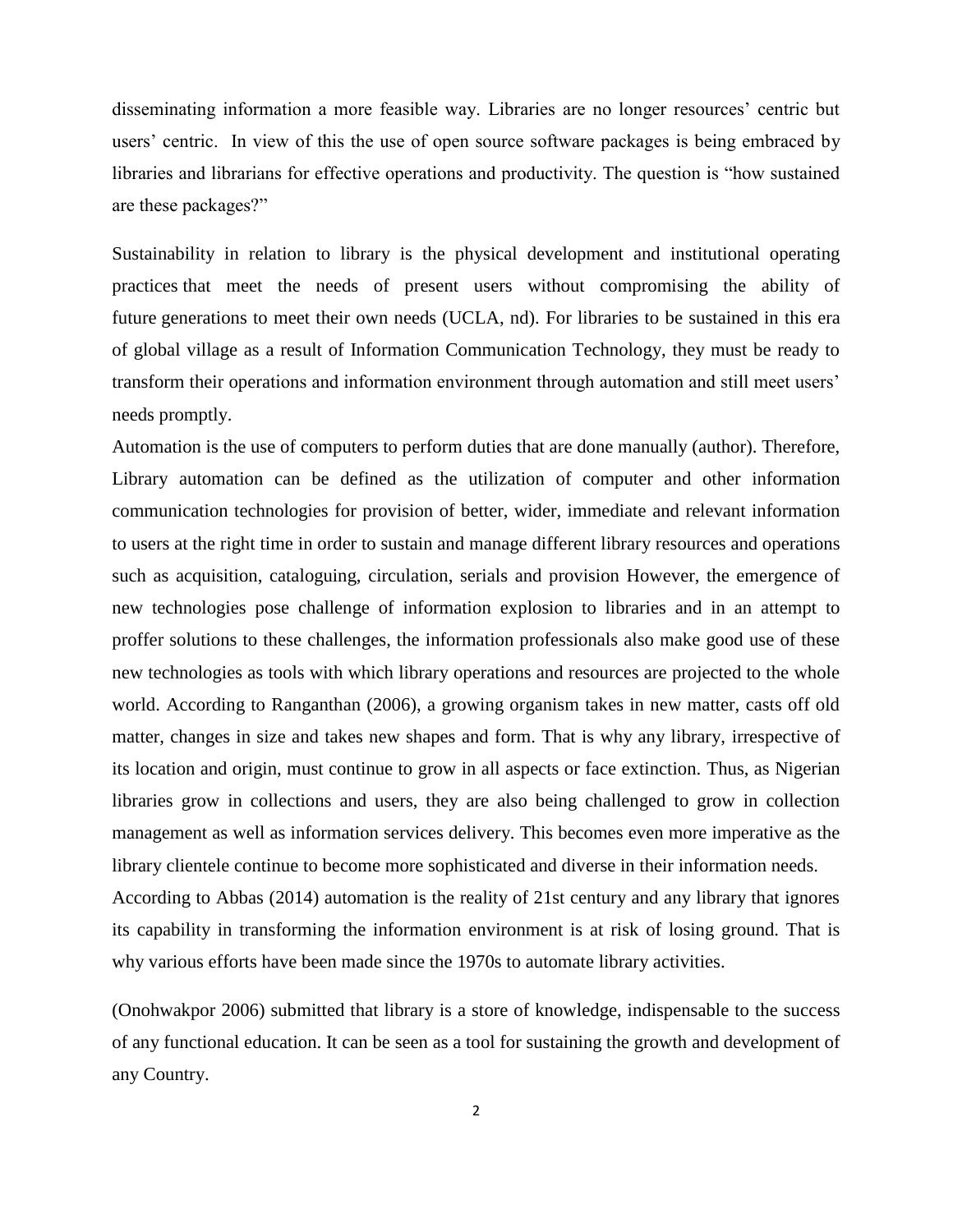## **PROBLEM STATEMENT**

Nigerian libraries have invested a lot of time, money and energy to see that their services and operations become automated. This is to keep in line with global best practices as well as the tradition of the library itself as encapsulated by one of the five laws of librarianship formulated by S. R. Ranganathan that, the library is a growing organism. Unfortunately, most of the efforts yielded underwhelming returns which has inhibited the spread of library automation in Nigeria. Nevertheless, it is expected that the arrival of Open source Integrated Library Software (ILS) will revived the hope of Nigerian Libraries in catching up with the rest of the world in term of information dissemination to users using modern technologies. However, so many libraries in Nigeria find it difficult to sustain these open integrated library software. Is KOHA sustained?

#### **Objectives of the Study**

The broad objective of this study is to examine factors that sustain koha adoption and implementation in Nigeria academic libraries.

The specific objectives are to:

- 1. ascertain reasons for adopting KOHA software in Libraries
- 2. find out reasons for not adopting KOHA software in Libraries
- 3. determine the sustainability plans put in place in libraries.

#### **LITERATURE REVIEW**

The advent of KOHA and other Open Source Software has made the transition from traditional to technology based library services which gives room for more efficient service provision very easy and cost effective hence, libraries are now adopting them in their technical services, digitization processes, and general library content management (Ukachi, 2012).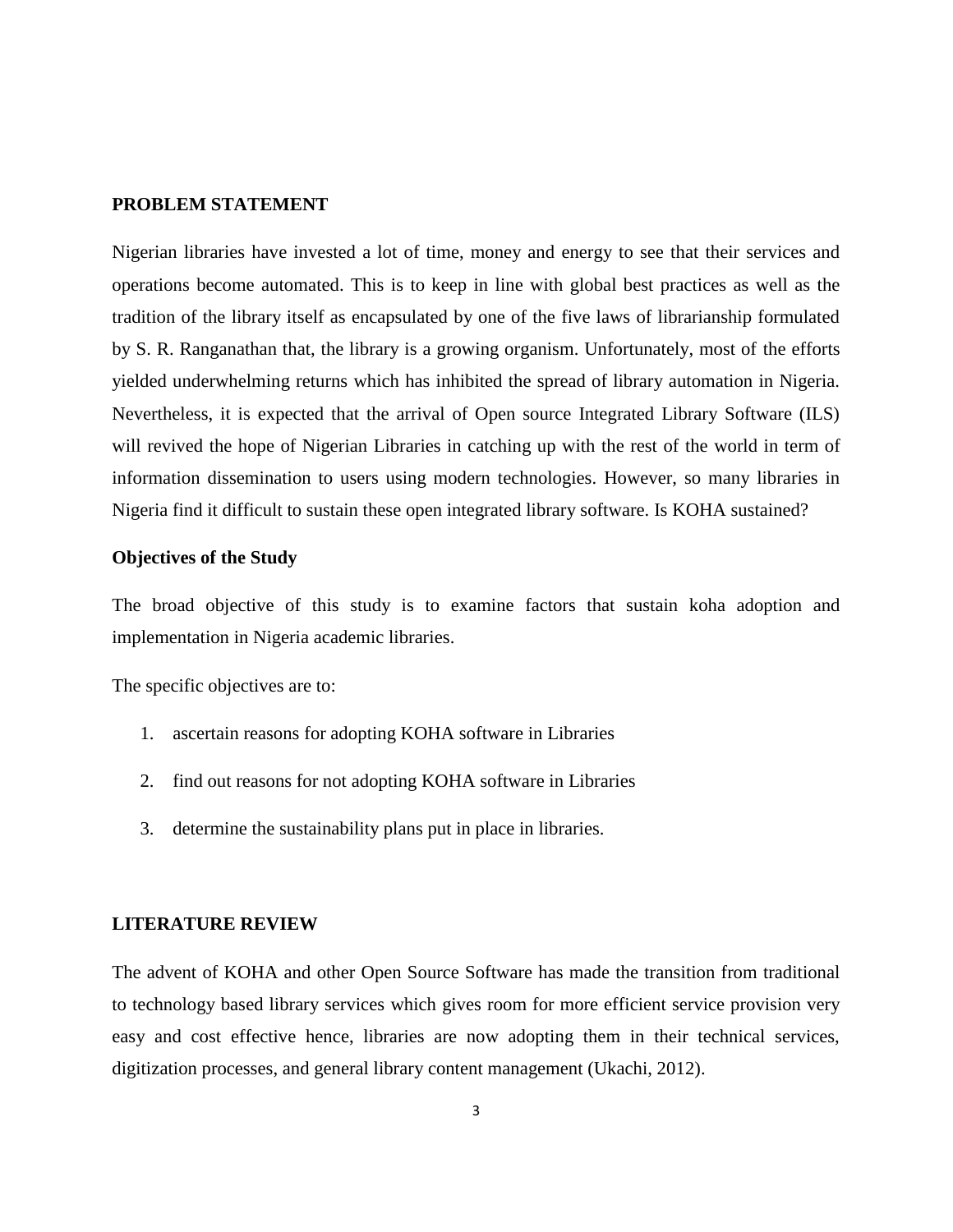According to Adara (2010) Koha is the first open-source integrated library software (ILS) in use worldwide by public, schools and special libraries which its development was steered by a growing community of libraries and users collaborating to achieve their technological goal. The name *koha* comes from a Mãori term for a "*gift*" or "*donation*". Koha is a web-based ILS, with a SQL database (MySql preferred) backend, cataloguing data stored in MARC and accessible via Z39.50. ( Projektlink 2010).

The studies of Uzomba; Oyebola and Izuchukwu (2015); Akpokodje and Akpokodje (2015); Omeluzor; Adara; Ezinwayi; Bamidele and Umahi (2012) and Breeding (2009) have established the effectiveness of KOHA for all types of libraries. Moreover, there are official and unofficial KOHA online communities created to further train and empower Librarians of all backgrounds to become adept at tinkling with the software and thus eliminate the manpower and technical issues. The developers of KOHA and other Open Source software released their source codes so they could become publicly owned and thus stimulate innovation and capacity development. (Breeding, 2008).

#### **HISTORY OF AUTOMATION IN NIGERIA**

The earliest attempt at library computerization in Nigeria was recorded in the late 70s. As observed by Roknuzzaman, (2006), the higher academic institutions of a country are pioneers in adopting and using ICT. Unsurprisingly, library automation in Nigeria was spearheaded by academic libraries. Adegbore (2010) reported that University of Lagos, University of Ibadan, and Ahmadu Bello University, Zaria, all started computerization projects in the mid 1970s and 1980s.

Agboola(date) as cited by Uzomba et al (2015) stated that the greatest impetus to library automation in Nigerian university libraries came from a World Bank project which gave automation as one of its conditions for support. As a result, the National University Commission (NUC) presented one microcomputer and a four-user local area network version of the The Information Navigator (TINLIB) software to each of the 20 participating libraries in 1992. This was after an agreement had been reached between the NUC and the University Librarians that all Federal Universities should use common software (Ogunleye, 1997). However, the automation could not be sustained. Many libraries in Nigeria ran into one problem or the other due to the wrong choice of library software. Obajemu; Osagie; Akinade and Ekere (2013) reported that the use of TINLIB software in some Federal universities had to be discontinued due to some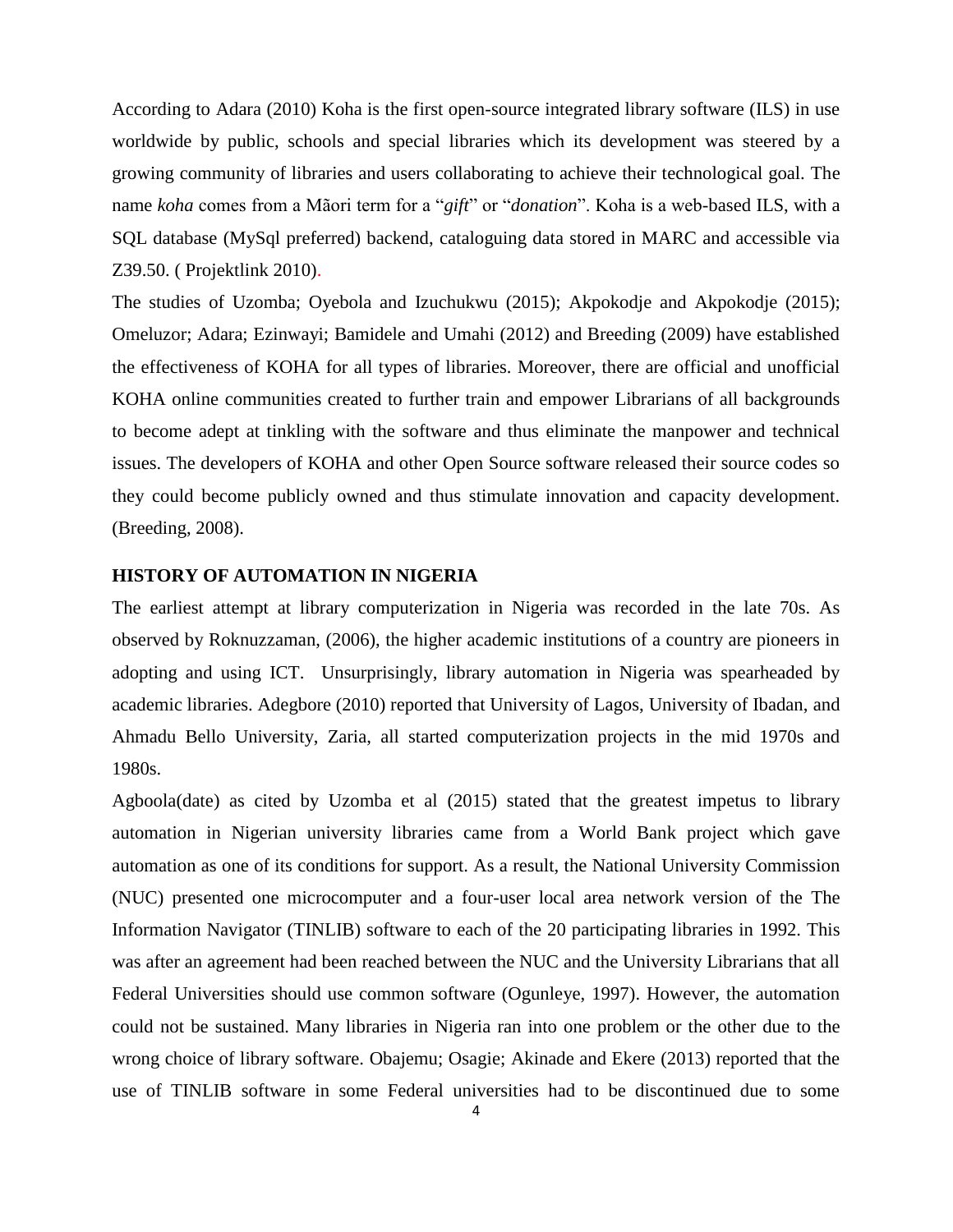technical difficulties, maintenance problem, poor revision policy and the prohibitive cost of processing and maintaining it.

Umeluzor et al (2012) also narrated the frustrating experience of Babcock University with the X-Lib software and its vendor. They lamented that; the software served for some time and later became prone to several challenges which were insurmountable.

It is therefore safe to assert that aside from University of Jos which adopted KOHA after a fire accident destroyed its legacy software, VIRTUAL ILS many other Libraries adopted KOHA in order to escape proprietary software that are more problematic than helpful. (Akpokodje & Akpokodje, 2015).

#### **WHY KOHA?**

Ironically, libraries in the developed world are also adopting KOHA and other open source software due to frustration and dissatisfaction with proprietary ILS. In a survey of 20 United States Libraries, Singh (2013) reported that some libraries migrated to a new ILS due to frustration encountered with the previous one. Omeluzor, et al (2012) observed, that KOHA has been adopted by thousands of libraries worldwide and customized to suit purpose. It has found wide acceptability in many libraries of the world, including developing countries like Nigeria since it has proved to be more reliable and effective. Its main attraction to Nigerian libraries is its reliability and flexibility (Sheeja, 2010; Vimal & Jasimideen, 2012; Brice & Ames, 2014; Uzomba et al 2015; Harris & Ummu, 2015; Adekunle, Olla &, Oshiname, 2016)

Wheeler (2007) stated that open source software gives users the freedom to run the program for any purpose, to study and modify the program, and to redistribute copies of either the original or modified program without having to pay royalties to previous developers. It offers more flexibility and freedom than software purchased with license restrictions. Both the open source software programmers and the user community share and promote open standards and believe in sharing. Ukachi (2012) again stressed that the major reason to choose an OSS application is the freedom it confers to change the source code for individual requirements. It gives room for alteration of the program to suit your purpose.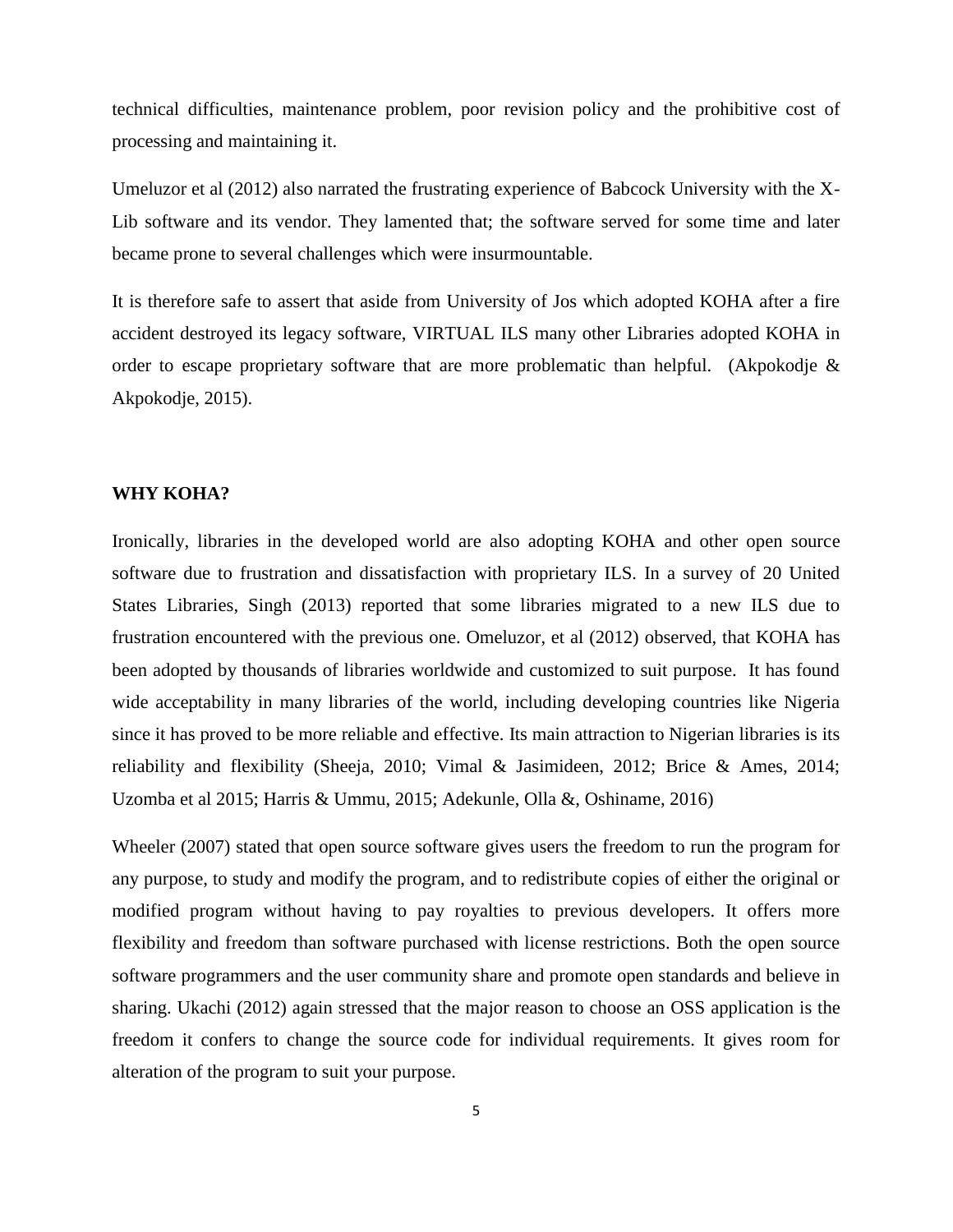Apart from cost and functionality, another reason why KOHA ILS appeals to libraries is its underlying philosophy of open source and open access that are philosophically linked to intellectual freedom, which is ultimately the mission of libraries. (Singh, 2013).

#### **WHY KOHA HAS NOT GAINED WIDE ACEPTANCE**

Despite the intention of the promoters of the Open Source ILS and the perceived benefits of a cost effective library automation projects it offers, African libraries are still being hampered in the adoption and implementation of KOHA and other open source software by age old challenges.

In a study by Uzomba, et al (2015), it was found out that insufficient manpower , lack of supervision , inadequate managerial support, erratic power supply , cost of procurement of the hardware/software , maintenance cost , vendor's insincerity , lack of consortium , apathy on the part of library staff , inadequate funding ,and lack of training and re-training of staff as part of the problem encountered in the use of open source software. This is corroborated by Buwele and Ponelis (2015) that adoption of an ILS in Kyambogo University, Uganda is still an ongoing process and continuously faces hardships such as: lack of a systematic implementation plan, requisite in-house ICT skills is not entirely in place for customization and full exploitation through lack of formal technical support.

Similarly, while enumerating barriers to library automation in Pakistan and India respectively, Mishra (2015), Vimal & Jasimudeen, (2012) stated lack of proper planning and competent and willing staff. Khan and Mahmood (2010) also identified factors which include "absence of planning, software/hardware problems, lack of cooperation, lack of competent and willing manpower, nonexistence of standards, financial limitations and absence of consultants and experts as major barrier to automation.

Furthermore, there has also been push back against the adoption of open source ILS by some librarians. Clarke (2000) cited in Uzomba, et al (2015), acknowledged that some libraries choose proprietary software because they lack the necessary technical skills to support Free and Open Source/ in-house. This may be due to lack of information on the current automation terrain (Ukachi, 2012). In fact, the developers of KOHA and other Open Source software released their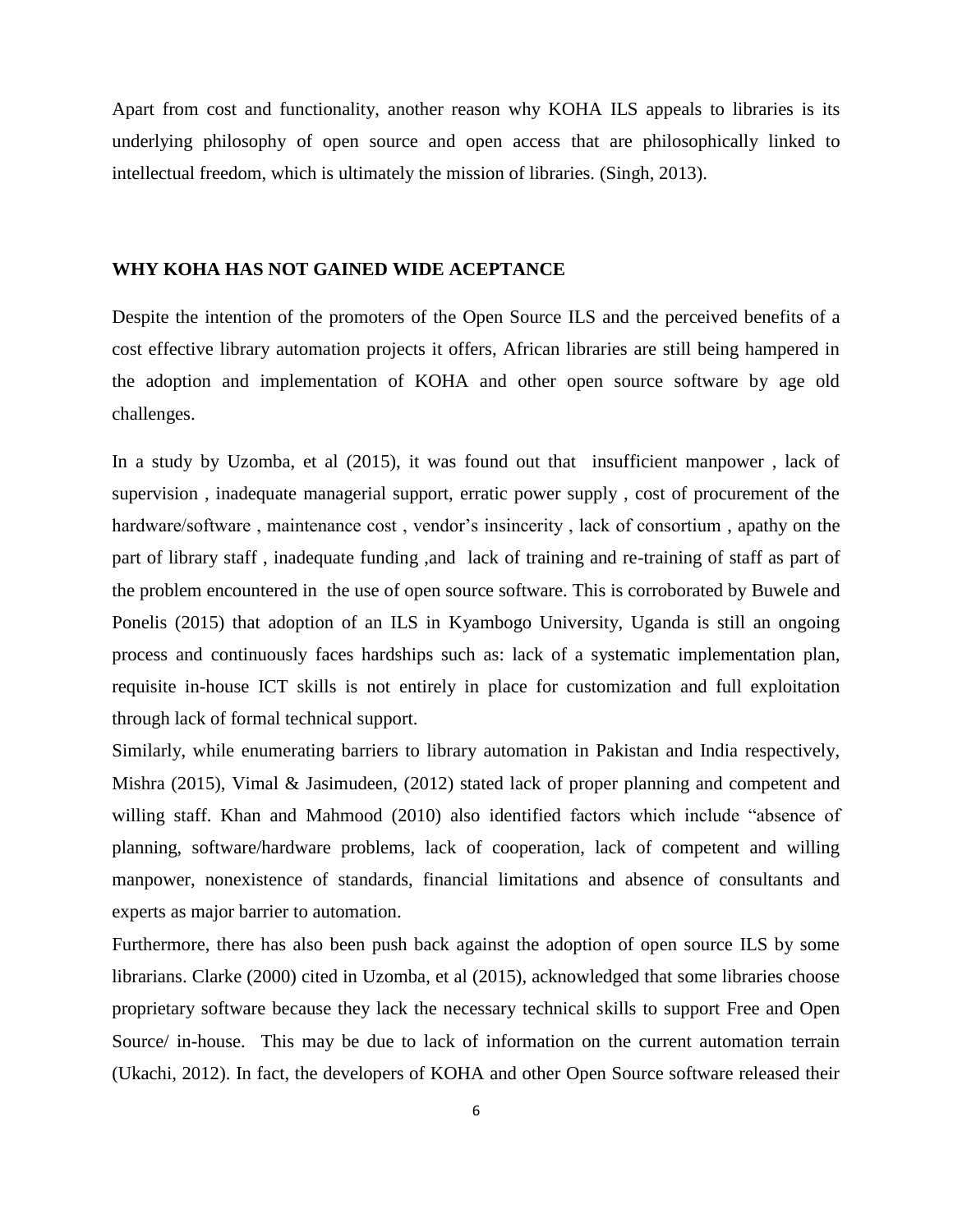source codes so they could become publicly owned (Breeding, 2012) and thus stimulate innovation and capacity development.

#### **SUSTAINABILITY OF KOHA**

Available literature shows a glimpse of how Nigerian libraries are going about ensuring the sustainability of automation projects. Omeluzor et al (2012) identified a good critical appraisal of the proposed ILS involvement of the users' right at the implementation stage; continuous training for librarians and library users as well as a solid publicity plan as critical ingredients in ensuring the sustainability of any automation project.

Perhaps the expected tidal wave of library automation based on the opportunities offered by KOHA did not materialize due to lack of a meaningful national or regional coordination and advocacy. In Nigeria, the major promoter of KOHA is Projektlink Consult Ltd, a private KOHA support company (Adara, 2012). Despite the efforts of Projektlink to publicize KOHA in Nigeria, there has been only a marginal increase in libraries willing to put their libraries management software on steroids by adopting KOHA.

Bakar, Rahmad, and Amin (2015) in their study submitted that Malaysian academic libraries need to develop internal expert team who can manage the technical and risk in implementation of open source software on how to ensure sustainability after mass adoption of the KOHA software by the country's libraries. Furthermore, to ensure the continuity of open system implementation, the study also suggested that libraries should plan their future and not be too dependent on outside companies and must see a knowledge transfer program as their priority to strengthen internal expertise in open source software.

#### **RESEARCH METHODOLOGY**

The study adopted the descriptive survey design with Purposive Sampling Technique. A structured questionnaire was designed using an online questionnaire tool, [www.kwiksurveys.com;](http://www.kwiksurveys.com/) this is to afford a wider coverage. The link to the questionnaire was sent to the respondents through various media such as WhatsApp, Facebook, Twitter, Email, and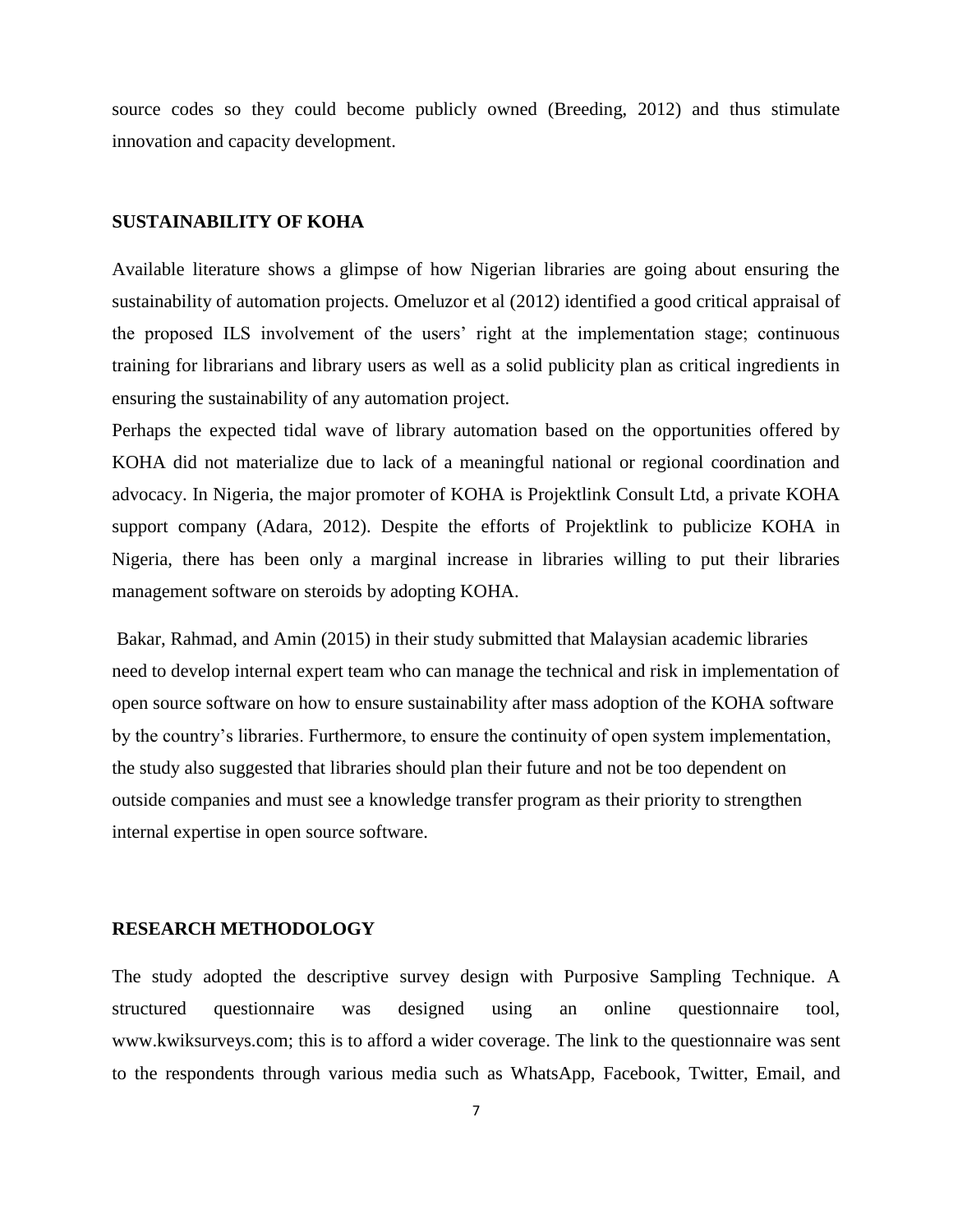SMS. The questionnaire was divided into four sections, demographic information, reasons for/not adopting koha, sustainability plans, Links was sent to forty respondents, only thirty five responded by filling the questionnaire. Thirty-five libraries (academic and research) from across the six geo-political zones of Nigeria participated in the research.

## **DATA ANALYSIS**

The data collected was analyzed using simple frequency tables and percentage

| <b>STATUS</b>                    | <b>FREQUENCY &amp; PERCENTAGE</b> |
|----------------------------------|-----------------------------------|
| Professional Librarian           | 25 (69%)                          |
| Paraprofessional Librarian       | 9(25%)                            |
| <b>Industrial Training Staff</b> | 2(6%)                             |
| Total                            | 36 (100%)                         |

#### **TABLE 1: STATUS OF REPONDENTS**

From table 1, it shows 25 (69%), professional Librarians, 9 (25%) paraprofessional librarians and 2 (6%) Industrial training staff members

#### **TABLE 2: GENDER OF RESPONDENTS**

| <b>GENDER</b> | <b>FREQUENCY&amp;PERCENTAGE</b> |
|---------------|---------------------------------|
| Female        | 9(25%)                          |
| Male          | 27 (75%)                        |
| Total         | 36 (100%)                       |

Table 2 reveals 27 (75%) male of the total respondents and 9 (25%) female respondents.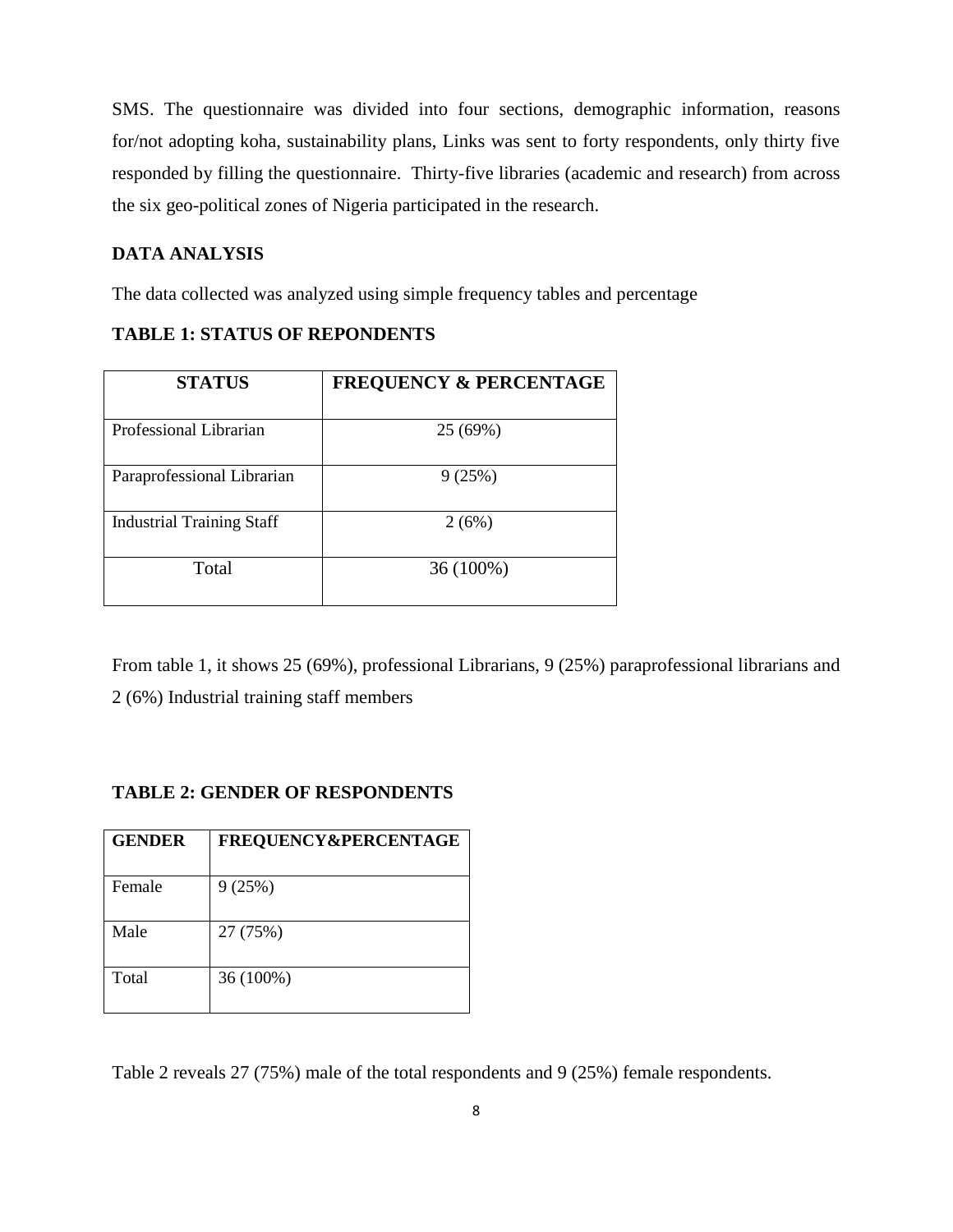# **TABLE 3: ADOPTION OF KOHA**

| FREQUENCY&PERCENTAGE |
|----------------------|
| 21 (58.3%)           |
| 15 (41.7%)           |
| 36 (100%)            |
|                      |

Table 3 shows that 20 (57%) of the respondents adopted KOHA in their libraries while 15(43%) have not adopted the use of KOHA. This study supports Omeluzor, et al (2012) which summits that KOHA has been adopted by thousands of libraries worldwide and customized to suit purpose. It is obvious that KOHA implementation is fast gaining ground in Nigerian libraries.

 However, this opposes the study of Ukachi (2012), where 5 (11.9%) out 47 Libraries indicated that they used KOHA software.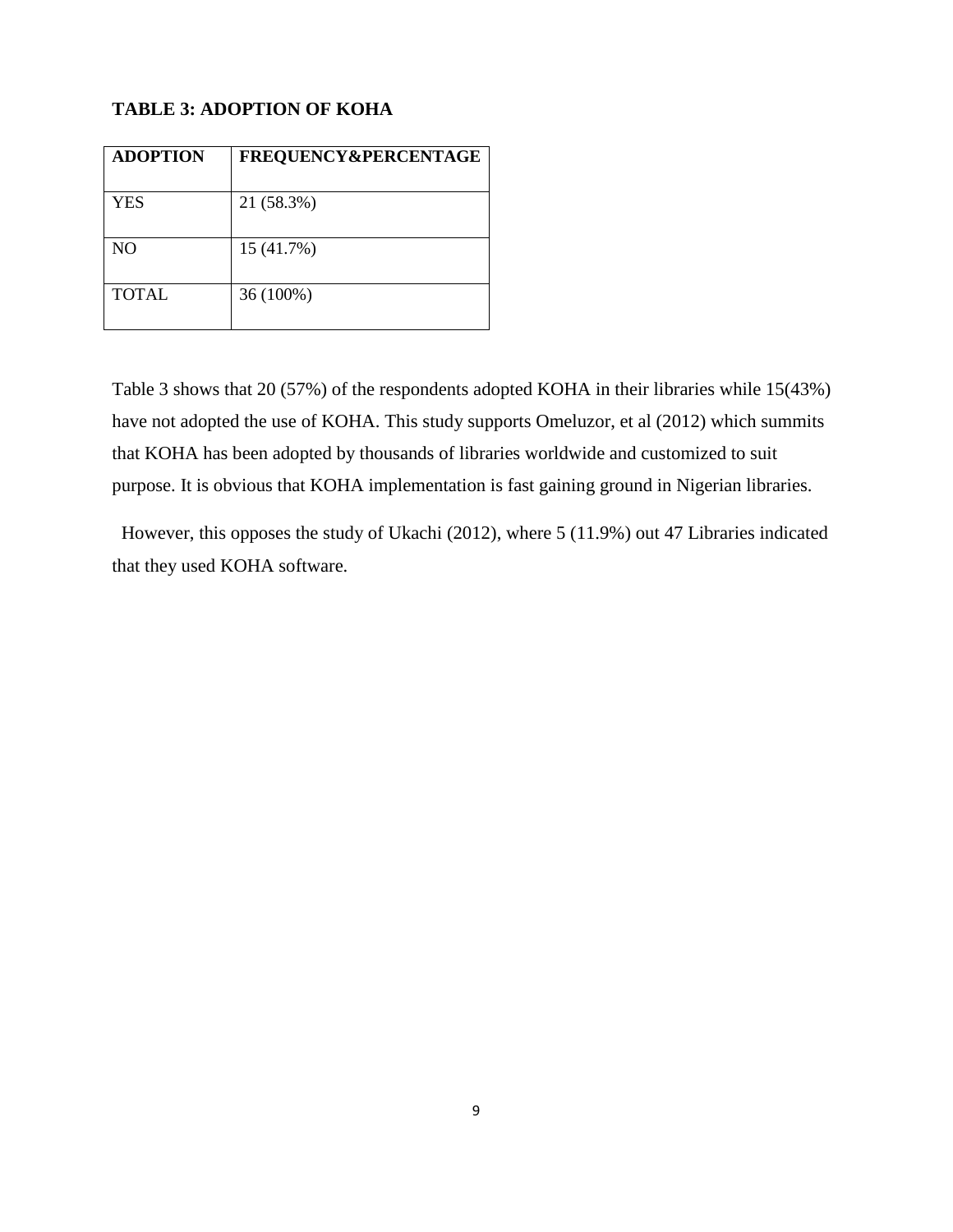| <b>REASONS FOR NON ADOPTION</b>                  | <b>FREQUENCY &amp; PERCENTAGE</b> |
|--------------------------------------------------|-----------------------------------|
| My Institution is satisfied with the current ILS | $4(11.1\%)$                       |
| Maintenance is costly                            | $0(0\%)$                          |
| Inadequate information about reliability of koha | $8(22.2\%)$                       |
| Lack of IT skills                                | $1(2.8\%)$                        |
| Lack of support from the Institution             | 13 (36.1%)                        |
| Lack of required hardware                        | $5(13.9\%)$                       |
| My Library is short staffed                      | $5(13.9\%)$                       |
| Total                                            | 36 (100%)                         |

Table 4 presents reasons why some libraries did not use KOHA software. It reveals that 13 (36.1%) of the total respondents lack support from their institutions, 8 (22.2%) shows inadequate information about reliability of KOHA, while 4 (21%) respondents indicate their libraries' satisfaction with the current ILS and 5 (13.9%) shows lack of required hardware and short staffed respectively. This supports the studies of Adara (2012), Ponelis (2015) and Uzomba, et al (2015) that lack of a meaningful national or regional coordination and advocacy, insufficient manpower, inadequate managerial support, erratic power supply, cost of procurement of the hardware/software inadequate information and inadequate funding as part of the problem encountered in the use of open source software.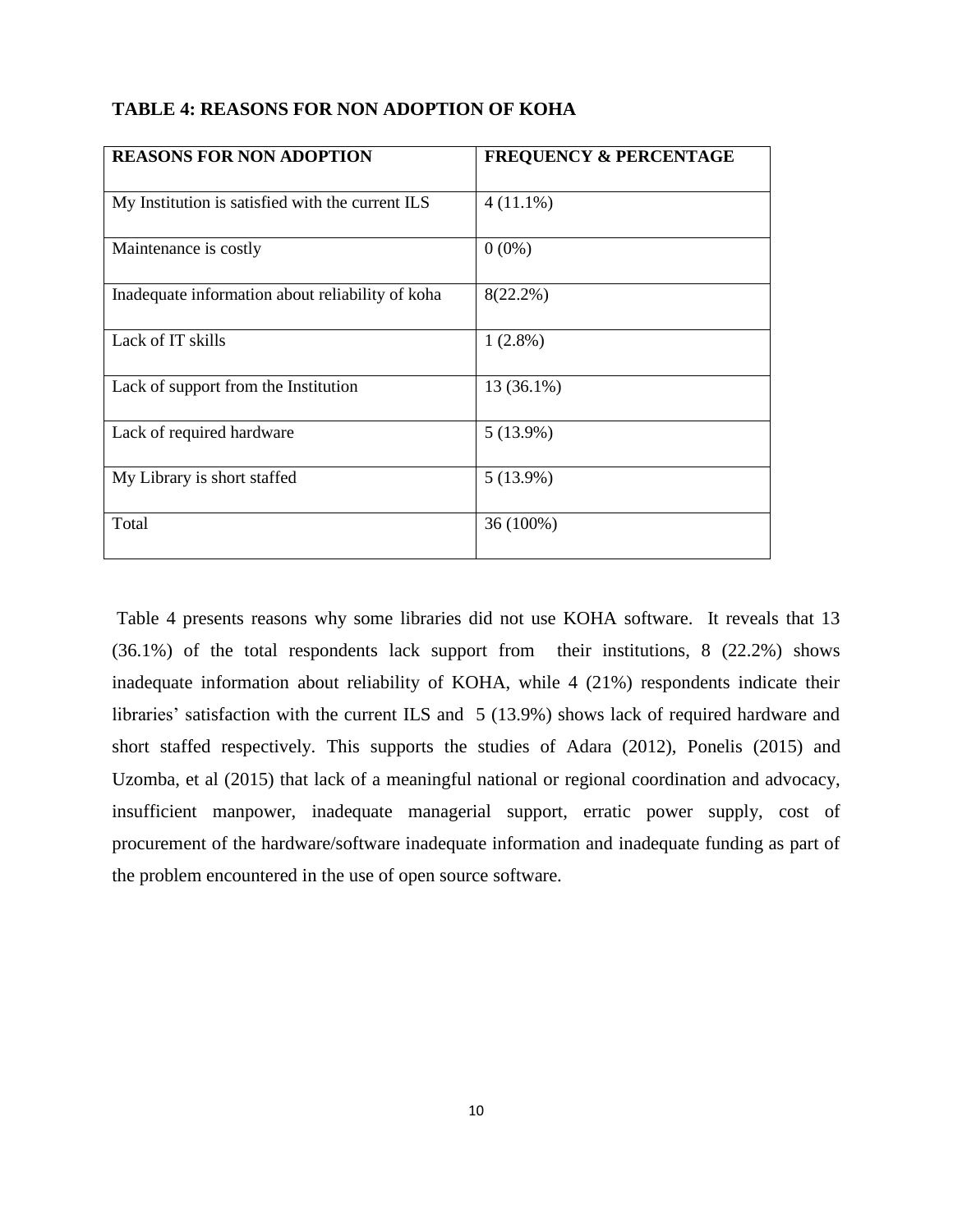| <b>TABLE 5: REASONS FOR ADOPTING KOHA</b> |  |
|-------------------------------------------|--|
|-------------------------------------------|--|

| <b>REASONS</b>                   | <b>STRONGLY</b>  | <b>DISAGREED</b> | <b>AGREED</b> | <b>STRONGL</b> |
|----------------------------------|------------------|------------------|---------------|----------------|
|                                  | <b>DISAGREED</b> |                  |               | Y AGREED       |
|                                  |                  |                  |               |                |
| Strong Institutional demand for  | 2(7%)            | 1(4%)            | 14 (52%)      | 10(37%)        |
| automation.                      |                  |                  |               |                |
| Adequate information about       | 2(7%)            | 4(15%)           | $11(41\%)$    | 10(37%)        |
| reliability of koha              |                  |                  |               |                |
|                                  |                  |                  |               |                |
| Koha is easy to maintain         | 1(4%)            | 3(12%)           | $10(40\%)$    | 11(44%)        |
| User friendly                    | 3(12%)           | 1(4%)            | 8 (31%)       | 14 (54%)       |
| Koha makes library operations    | 2(8%)            |                  | 10(38%)       | 14 (54%)       |
| easier and faster                |                  |                  |               |                |
|                                  |                  |                  |               |                |
| Koha increases the visibility of | 2(7%)            | 2(7%)            | 12(44%)       | 11(41%)        |
| library                          |                  |                  |               |                |
|                                  |                  |                  |               |                |
| There is solid technical support | 1(4%)            | 5(18%)           | $17(61\%)$    | 5(18%)         |
| in place to solve any emerging   |                  |                  |               |                |
| problems                         |                  |                  |               |                |
|                                  |                  |                  |               |                |

Table 5 presents reasons why libraries adopt the use of koha open software in carrying out their operations. It shows that 3 (12%) of the total respondents strongly disagreed that koha is user friendly, while 2 (7%) reveals strong institutional demand for automation, adequate information about reliability of koha, library operations easier and faster and increasing the visibility of libraries respectively are reasons for some libraries adoption of koha. The table further exposes 14 (54%) of respondents strongly agreed that: koha software is user friendly, 11 (44%) makes library operation easier and faster, easy to maintain and increase the visibility of the library respectively. This study is in agreement with the work of (Sheeja, 2010; Vimal & Jasimideen, 2012; Brice & Ames, 2014; Uzomba et al 2015; Harris & Ummu, 2015; Adekunle, Olla &, Oshiname, 2016) that koha has gained wide acceptability in many libraries of the world,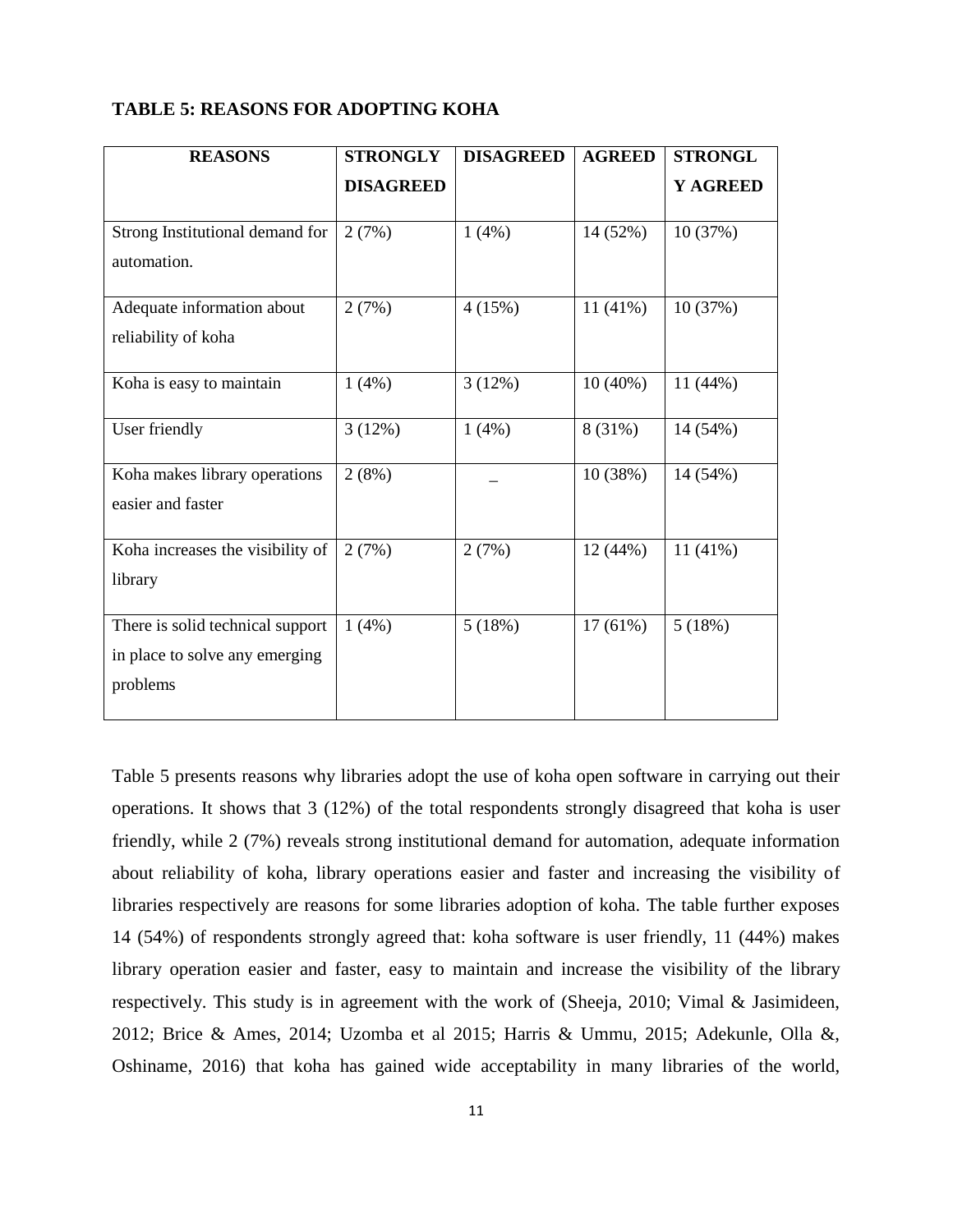including developing countries like Nigeria since it has proved to be more reliable and effective; its main attraction to Nigerian libraries is its reliability and flexibility.

# **TABLE 6: SUSTAINABILITY OF KOHA**

| <b>STATEMENT</b>                     | <b>STRONGLY</b>  | <b>DISAGREED</b> | <b>AGREED</b> | <b>STRONGLY</b> |
|--------------------------------------|------------------|------------------|---------------|-----------------|
|                                      | <b>DISAGREED</b> |                  |               | <b>AGREED</b>   |
|                                      |                  | $9(30\%)$        |               |                 |
| There was proper training before     | $3(10\%)$        |                  | 12 (40%)      | 6(20%)          |
| the implementation of koha in my     |                  |                  |               |                 |
| Library                              |                  |                  |               |                 |
| My library has adequate trained      | 2(6%)            | 12 (39%)         | 8(26%)        | 9(29%)          |
| staff to handle a full automated     |                  |                  |               |                 |
| library services                     |                  |                  |               |                 |
|                                      |                  |                  |               |                 |
| My University supports library       | 4(13%)           | 6(20%)           | 16 (53%)      | 4(13%)          |
| automation projects with required    |                  |                  |               |                 |
| resources                            |                  |                  |               |                 |
| My library provides opportunity      | 4(14%)           | 4(14%)           | 16 (65%)      | 5(17%)          |
| for further training on the use of   |                  |                  |               |                 |
| library software                     |                  |                  |               |                 |
|                                      |                  |                  |               |                 |
| The library staff are enthusiastic   | 1(5%)            | 5(17%)           | 18 (62%)      | 5(17%)          |
| for further training on the use of   |                  |                  |               |                 |
| library software                     |                  |                  |               |                 |
| Library users are enthusiastic about | 2(7%)            | 2(7%)            | 20 (69%)      | 5(17%)          |
|                                      |                  |                  |               |                 |
| technology use                       |                  |                  |               |                 |
| Internet connection is stable and    | 4(13%)           | 9(30%)           | 12 (40%)      | 5(17%)          |
| adequate in my library               |                  |                  |               |                 |
|                                      |                  |                  |               |                 |
| There is a written document to       | 4(13%)           | 11 (37%)         | 14 (47%)      | 1(3%)           |
| ensure sustainable library           |                  |                  |               |                 |
| automation                           |                  |                  |               |                 |
|                                      |                  |                  |               |                 |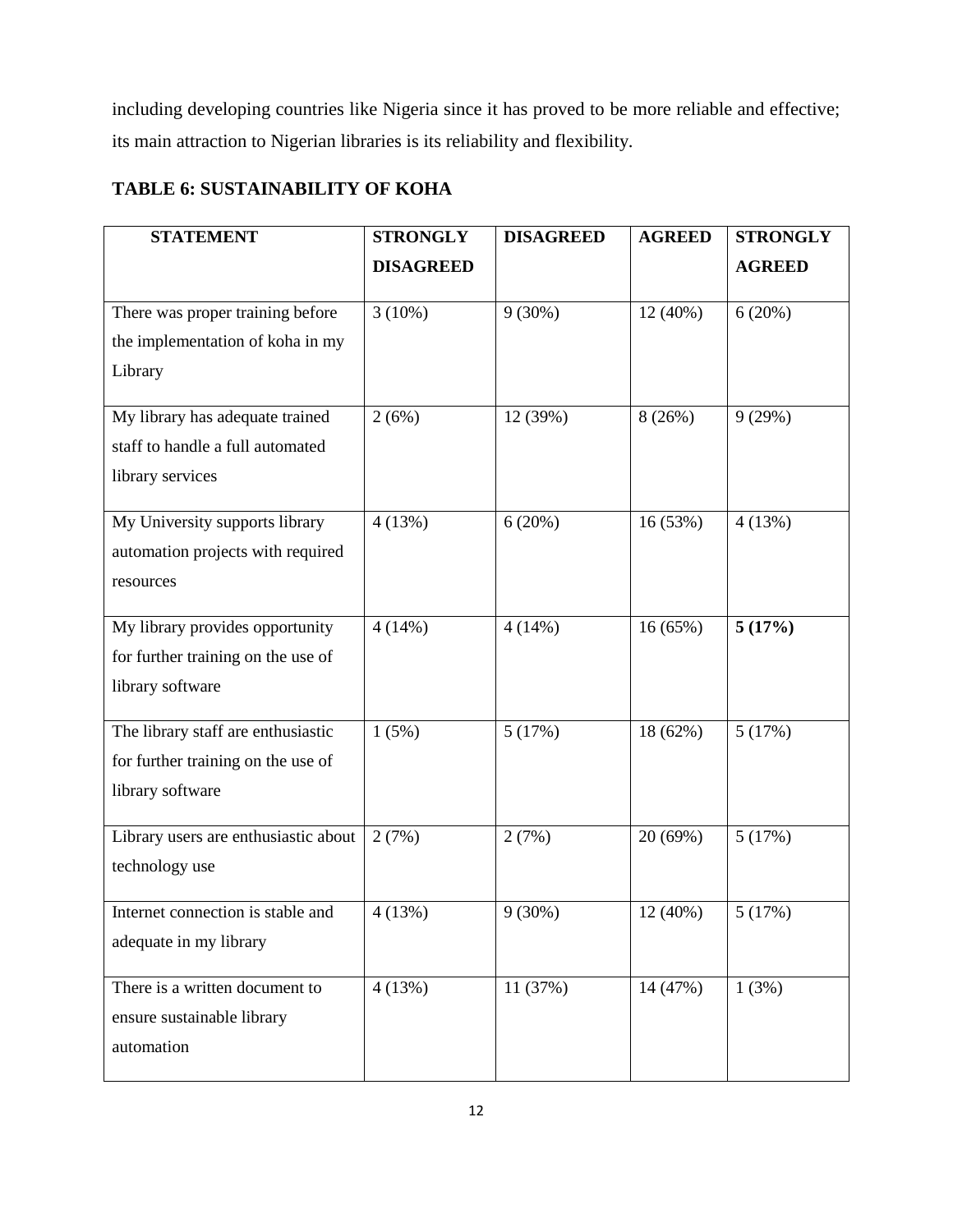Table 6 reveals the institutional practices that enhanced the sustainability of automation in libraries. The table shows respondents 12 (39%) and 9 (30%) disagreed that there was adequate trained staff to handle a full automation library services and proper training before implementation of koha. This study is in agreement with that of Bakar, Rahmad, and Amin (2015) that there must be internal training to ensure sustainability of koha.It further reveals 20 (69%), 16 (65%) and 18 (62%) of the total respondents agreed that users are enthusiastic about technology use, libraries provide opportunity for further training on the use of koha software and that staff are enthusiastic for further training on the use of koha software. One can deduce from this finding that librarians are technology driven in provision of needed information to users.

**TABLE 7: I WOULD RECOMMEND KOHA TO OTHER LIBRARIES** 

|                    | <b>YES</b> | NO | <b>MAY BE</b> |
|--------------------|------------|----|---------------|
| <b>RESPONDENTS</b> | $30(91\%)$ | -  | $(9\%)$       |

This effective nature of KOHA software is further shown by an overwhelming majority of the respondents 30 (91%) who agreed that they would recommend the use of KOHA to other libraries while 3(9%) are not sure. This corresponds to the findings of Tella & Oladeji (2017).

#### **CONCLUSION**

The adoption of KOHA Integrated Library Software is a great opportunity for Nigerian academic and research libraries to expand their technical capabilities because of its open technology. It is therefore imperative to see koha as something beyond reducing cost. It is very important to take open source development program seriously to ensure sustainability and continuity of the software itself.

Nonetheless, the best way to develop Information Technology capacity and wean libraries off an unhealthy dependence on IT consultants to solve the smallest of problems is to participate in various learning opportunities presented by koha Open Source communities.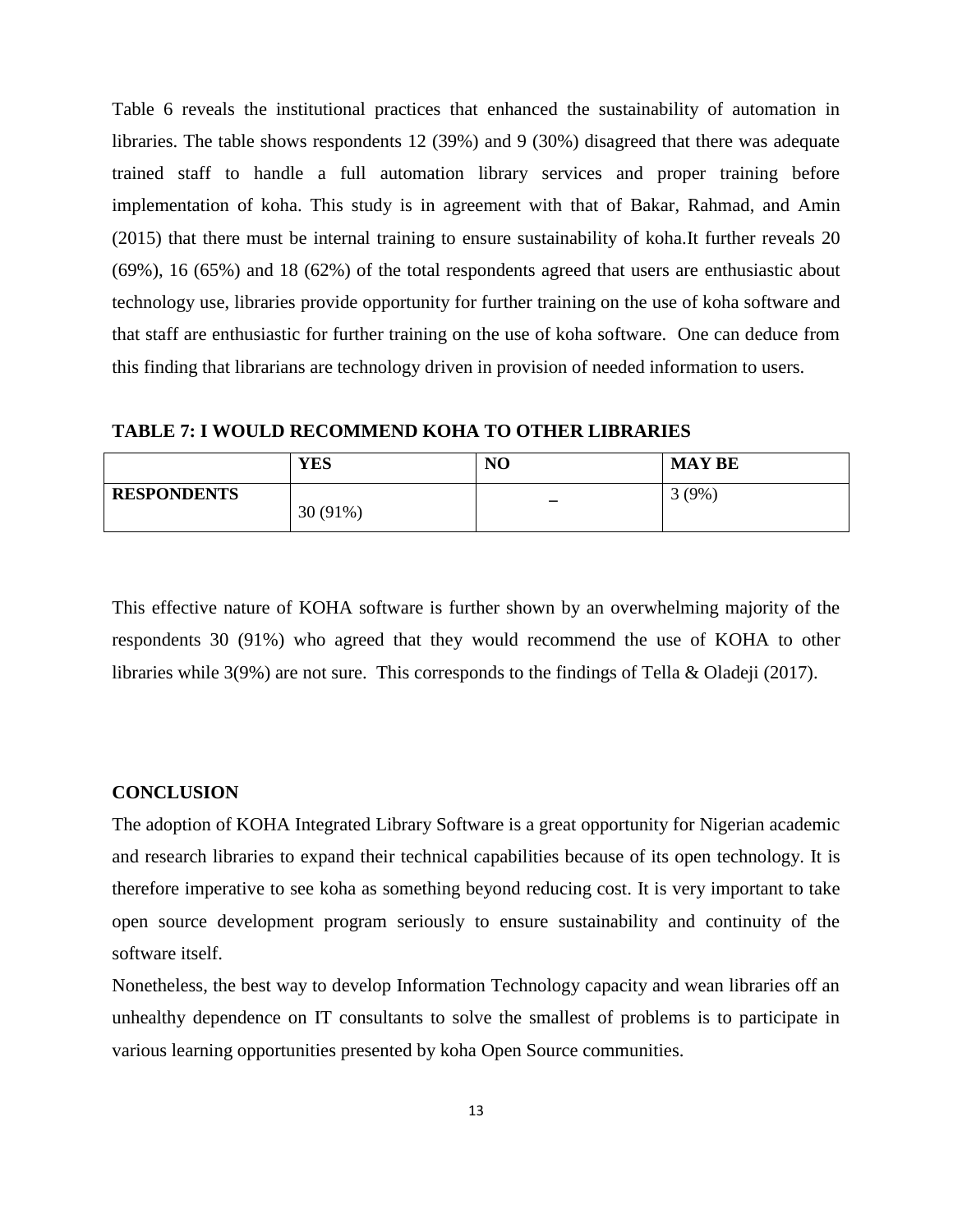Libraries must therefore beware lest the vicious cycle of being left in the lurch by 'Technical Partners' repeat itself.

## **RECOMMENDATIONS**

Base on the findings of this study, it is therefore recommended that Libraries which are yet to adopt the use of Software in their library management should consider the use of koha software as quite a number of studies have shown that it is reliable, stable, auditable, cost effective and flexible.

To ensure the sustainability and continuity of open source software, libraries need to join the koha community and contribute towards the development of Open Source Software. Librarians should join and participate in KOHA community discussions, thereby possibly getting relevant features peculiar to their library environment and answers to questions as it is a forum where all questions are given answers to by experienced librarians that use koha.

Furthermore, KOHA users in Nigerian libraries can form a society as platform to plan activities for common interest thereby connect with other open source community at local and international level. The existence of the society and libraries' participation will give additional advantages and adds values to their operations.

There is dearth of knowledge in the area of attitudes of librarians towards koha sustainability and therefore this research recommended that more studies be carried out.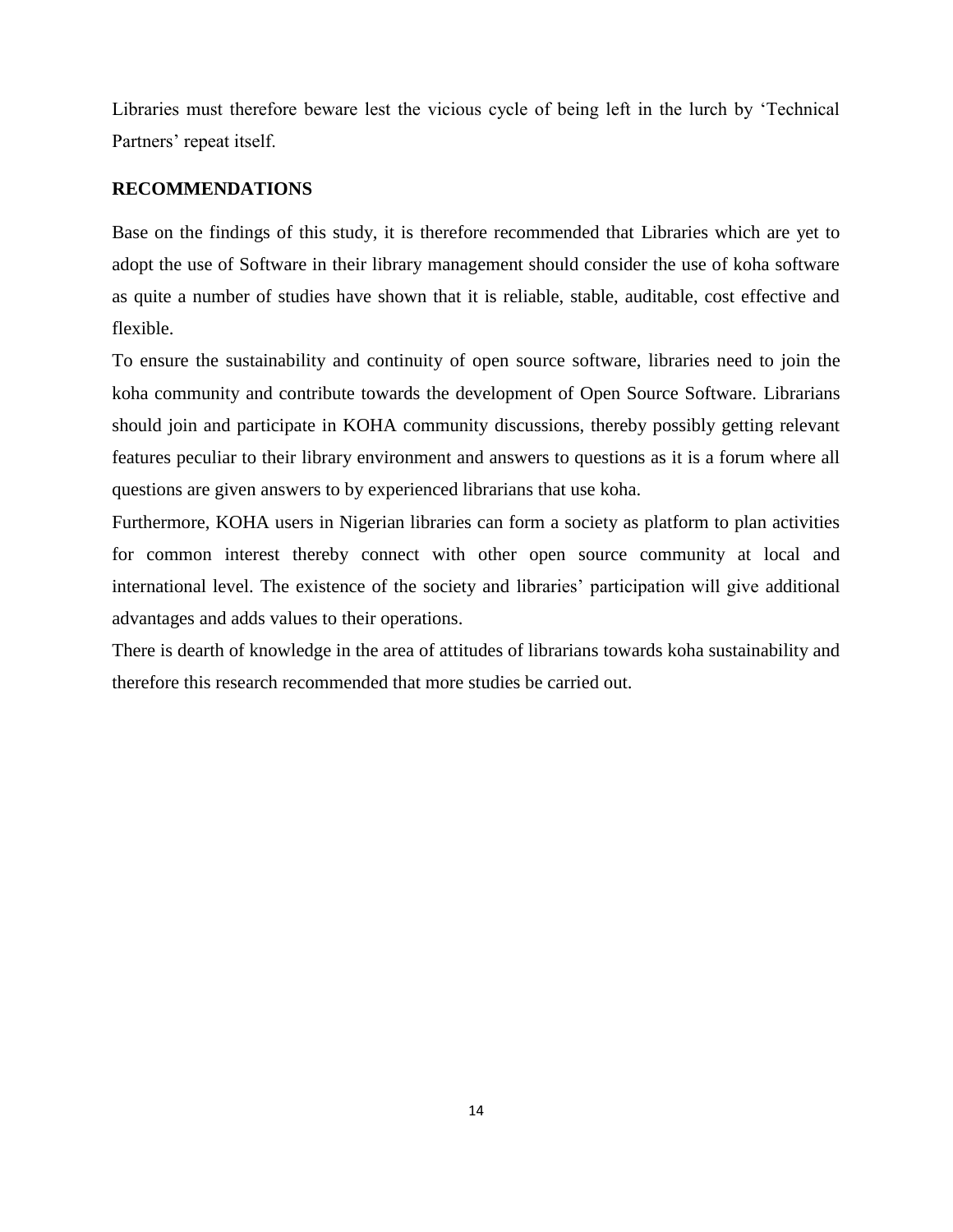#### **REFERENCES**

- Abbas, K. D. (2014) Automation in Nigerian University Libraries: Mirage or Reality? *Information and Knowledge Management* 4(4) 2014. [www.iiste.org](http://www.iiste.org/)
- Adara, O. (2010) Koha Uptake in Nigeria: Prospects and Challenges. Paper presented at the KOHACon conference, International Institute of Tropical Agriculture, Ibadan Nigeria.
- Adara, O. (2012). Managing Koha installs in a developing country. Presentation at Kohacon12, Edinburgh, Scotland
- Adegbore,A. M. (2010): Automation in Two Nigerian University Libraries, *Library Philosophy and Practice* <http://www.webpages.uidaho.edu/mbolin/adegbore.htm> Accessed 15/03/2018
- Adeyinka, T. and Oladeji, T. I. (2017). Empirical investigation on impact of Koha on library services in selected academic libraries in Nigeria. Vol. 64, pp. 113-115 Accessed 15/03/2018
- Akpokodje, N. V. and Akpokodje, T. E. (2015) Assessment and Evaluation of koha ILS for Online Library Registration at University of Jos, Nigeria. *Asian Journal of Computer and Information Systems* (ISSN: 2321 – 5658) 3(1) www.ajouronline.com accessed on 10/02/2018
- Ayankola, I. A. (2012) The Challenges and Frustration of Software Adoption in Nigeria Libraries: A Survey of Some Selected Libraries *Library Philosophy and Practice (ejournal)*. 856.<http://digitalcommons.unl.edu/libphilprac/856> accessed on 22/12/2017
- Bakar, A. A.; Rahmad, F. and Amin, Z.M. (2015) Koha ILS: The Next Level. (Paper presented at International Conference on Libraries: "Openness Paradigm: Emerging Knowledge Ecologies vol. 8 25th- 26th Vistana Hotel, Penang, Malaysia)
- Breeding, M. (2008) Open Source Library Automation: Overview and Perspective. Library Technology Reports Expert Guides to Library Systems and Services [www.techsource.ala.org](http://www.techsource.ala.org/) accessed on 17/12/2017
- Breeding, M. (2009) The viability of open source ILS. Bulletin of the American Society for Information Science and Technology 35(2) accessed on 17/12/2017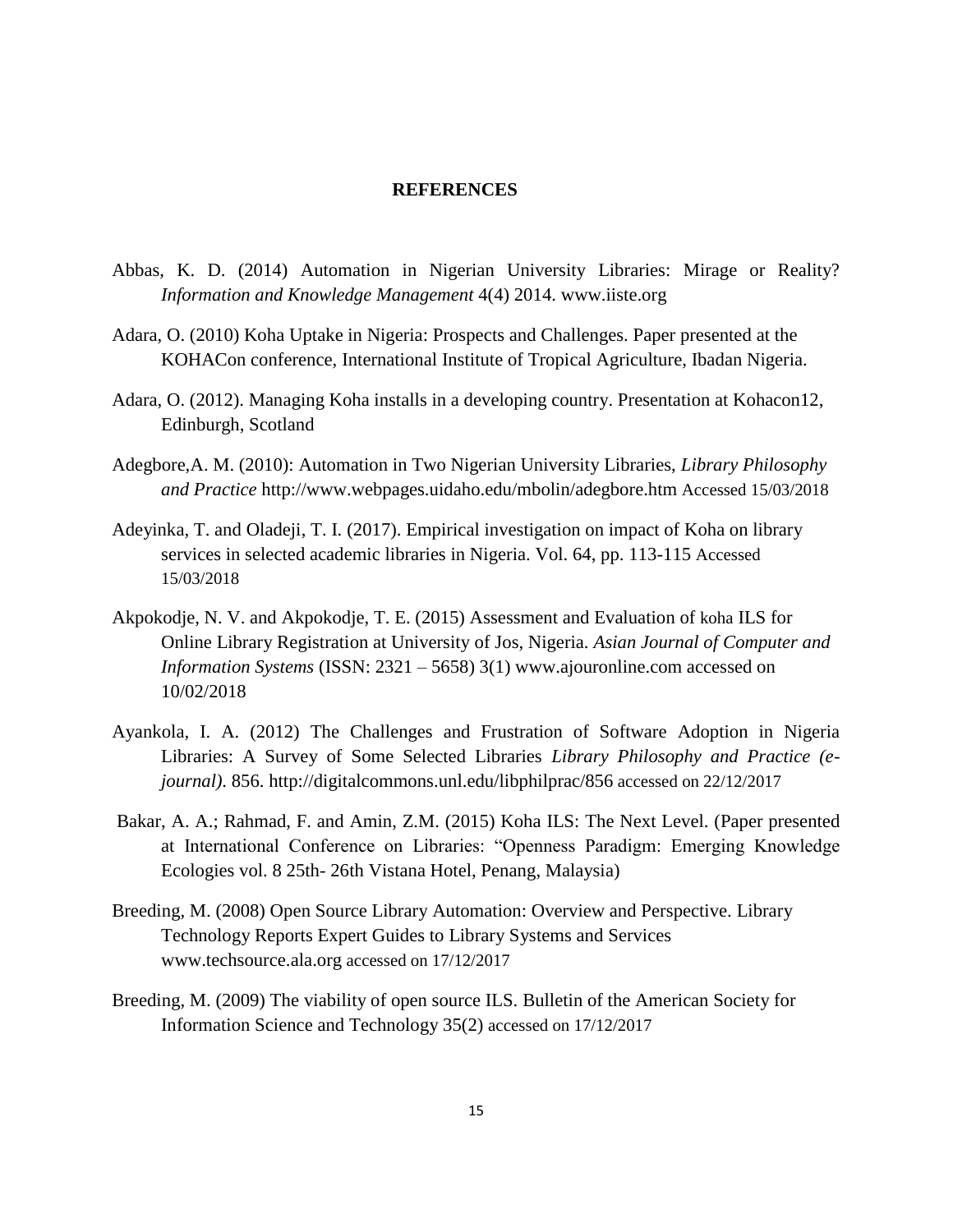- Buwele, S. and Ponelis, S.R. (2015) The Adoption Of An Open Source Integrated Library System: The Case of KOHA. Paper presented At the Kyambogo Univesity Library Service. IFLA Satellite Conference Stellenbosch University, South Africa 13-14 August
- Harris. K and Ummu Habeeba P.P. (2015) Library Automation Using Koha Under Egranth Project in Icar Institutions Of Kerala: Astudy *e-Library Science Research Journal* 3(4)
- Khan, M. A. and Mahmood, K. (2010) A Study of the Usefulness of Pakistan Library Automation Group's (PakLAG) Services *Library Philosophy and Practice (e-journal). 367.* <http://digitalcommons.unl.edu/libphilprac/367>
- Kumar, V and Jasimudeen, S. (2012), Adoption and User Perceptions of Koha Library Management System in India. *Annals of Library and Information Studies,* 59 (4) 1- 15.Accessed on 25/02/2018.
- Lawani, S. M. , Azubuike, A A & Ibekwe, G. O. (1992). Large Scale automation: an African success story. *African Journal of Library, Achieves and Information Sciences* 2 (1), 1- 6
- Mishra, A. S. (2015) Library Automation: Issues, Challenges and Remedies. *Times international journal of research*. [http://tijr.net](http://tijr.net/) Accessed on 22/12/2017
- Obajemu, A. S; Osagie J. N. Akinade, H. O. J. (2013) Library software products in Nigeria: A survey of uses and assessment*. International Journal of Library and Information Science* Vol. 5(5), pp. 113-125, June,<http://www.academicjournals.org/IJLIS> DOI: 10.5897/IJLIS2013.0353 Accessed on 25/02/2018
- Omeluzor, S.U.; Adara, O.; Ezinwayi, M.; Bamidele, M.I. and Umahi, F.O. (2012) Implementation of koha Integrated Library management Software (ILMS): THE Babcock University Experience *Canadian Social Science* 8(4) pp. 211-221 DOE: 103968/j CSS, 19236697 2012804.1860 Accessed on 22/12/2017
- Onohwakpor, J.E. (2006) The Role of Library in the Sustenance Functional Library and Community Development. *International Journal of Research in Education* 3(1) 60-64. .Accessed on 25/02/2018.
- Osaniyi, L. (2010). Evaluating the X-Lib Library Automation System at Babcock University, Nigeria: A Case Study. *Information Development*, 26(1),pp 87-97
- Ranganathann S.R.(2006) The five laws of Library Science.ESS ESS Publications New Delhi.458p.
- Ukachi, N. B. (2012) Awareness, availability and utilization of open source software in Nigerian libraries: the way forward*. International Research Journal of Library, Information and*